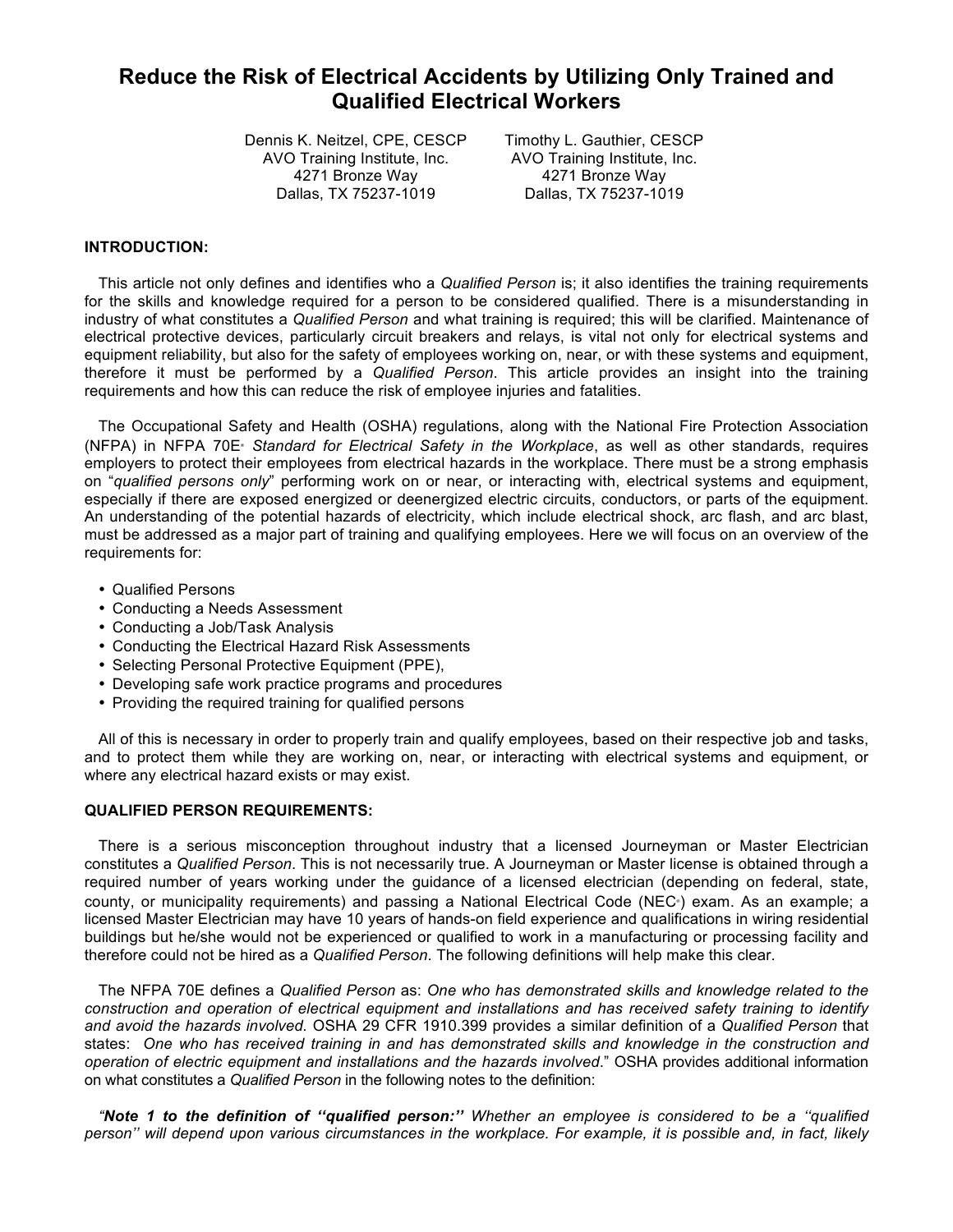*for an individual to be considered ''qualified'' with regard to certain equipment in the workplace, but ''unqualified'' as to other equipment. (See 1910.332(b)(3) for training requirements that specifically apply to qualified persons.)*

*Note 2 to the definition of ''qualified person:'' An employee who is undergoing on-the-job training and who, in the course of such training, has demonstrated an ability to perform duties safely at his or her level of training and who is under the direct supervision of a qualified person is considered to be a qualified person for the performance of those duties.*

Since one of the three qualification requirements is being trained in the hazards of the equipment, it must be addressed specifically. OSHA and NFPA 70E have provided strict requirements for safety training that go handin-hand with the qualification of an employee. The following information is provided in order to clarify the OSHA mandates for training employees in the electrical field:

OSHA 29 CFR 1910.332 Training, requires a *Qualified Person* to be trained in *the safety-related work practices that are required by 1910.331 through 1910.335 that pertain to their respective job assignments.* OSHA goes on to require: *Qualified Persons (i.e. those permitted to work on or near exposed energized parts) shall, at a minimum, be trained in and familiar with the following:*

- *The skills and techniques necessary to distinguish exposed live parts from other parts of electric equipment.*
- *The skills and techniques necessary to determine the nominal voltage of exposed live parts, and*
- *The clearance distances specified in 1910.333(c) and the corresponding voltages to which the qualified person will be exposed.*

Employees are also required to be trained in any other safety practices including applicable emergency procedures that are related to their work and are necessary for their safety.

*Note 1: For the purposes of 1910.331 through 1910.335, a person must have the training required by paragraph (b)(3) of this section in order to be considered a qualified person.*

*Note 2: Qualified persons whose work on energized equipment involves either direct contact or contact by means of tools or materials must also have the training needed to meet 1910.333(C)(2).*

OSHA 1910.332 also states the following concerning the training required for qualified employees: *The training requirements contained in this section [1910.332] apply to employees who face a risk of electric shock…*

*Note: Employees in occupations listed in Table S-4 face such a risk and are required to be trained. Other*  employees who also may reasonably be expected to face comparable risk of injury due to electric shock or other *electrical hazards must also be trained.*

| , , prodi o soodpational odtogonos or miljoro joso i domig<br>A Higher Than Normal Risk of Electrical Accident |  |
|----------------------------------------------------------------------------------------------------------------|--|
| <b>Occupation</b>                                                                                              |  |
| Blue collar supervisors. <sup>(1)</sup>                                                                        |  |
| Electrical and electronic engineers. <sup>(1)</sup>                                                            |  |
| Electrical and electronic equipment assemblers. <sup>(1)</sup>                                                 |  |
| Electrical and electronic technicians. <sup>(1)</sup>                                                          |  |
| Electricians                                                                                                   |  |
| Industrial machine operators. <sup>(1)</sup>                                                                   |  |
| Material handling equipment operators. <sup>(1)</sup>                                                          |  |
| Mechanics and repairers. <sup>(1)</sup>                                                                        |  |
| Painters. <sup>(1)</sup>                                                                                       |  |
| Riggers and roustabouts. <sup>(1)</sup>                                                                        |  |
| Stationary engineers. <sup>(1)</sup>                                                                           |  |
| Welders.                                                                                                       |  |

# **Table S-4 Typical Occupational Categories of Employees Facing**

Footnote<sup> $(1)$ </sup> Workers in these groups do not need to be trained if their work or the work of those they supervise does not bring them or the employees the supervise close enough to exposed parts of electric circuits operating at 50 volts or more to ground for a hazard to exist.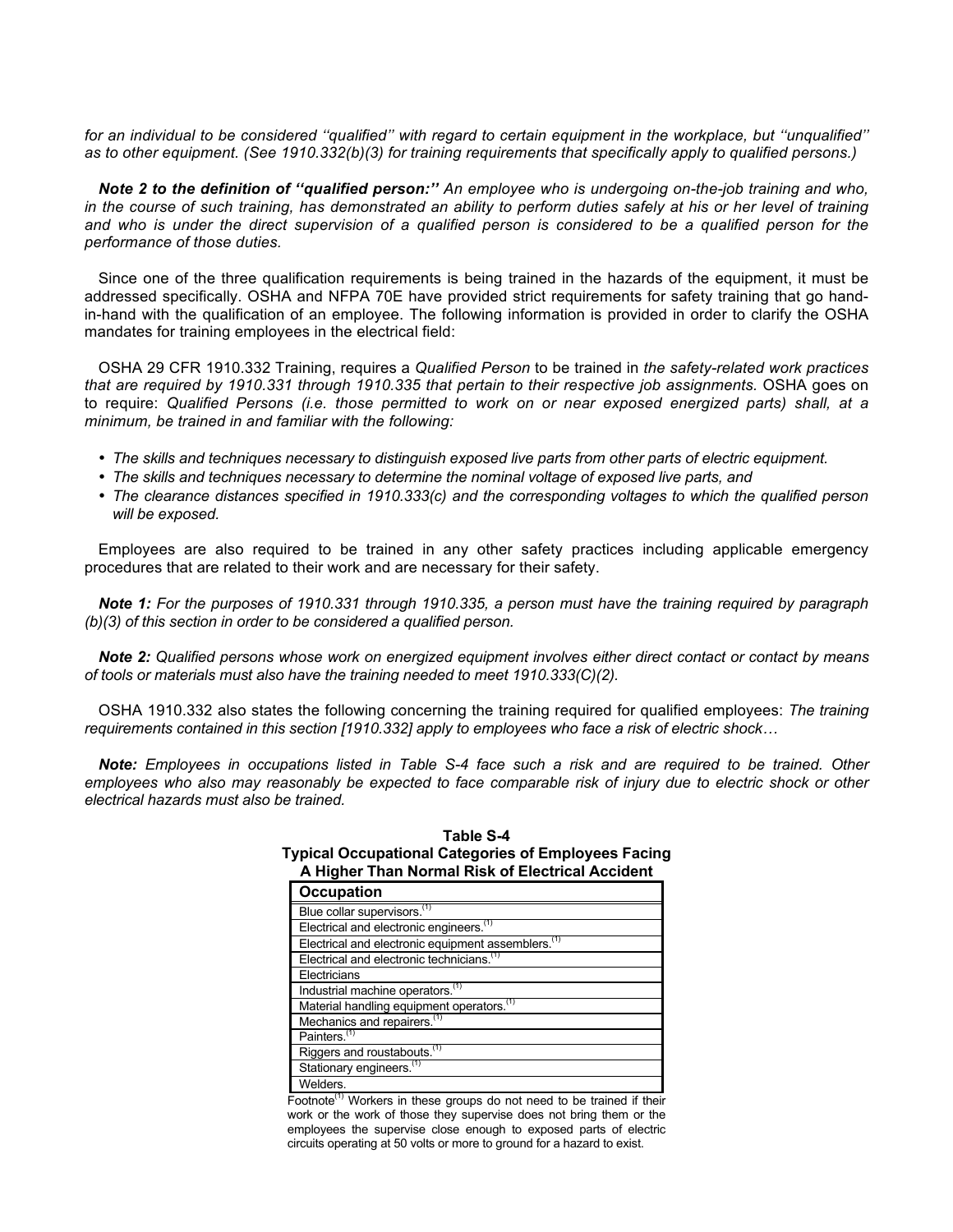In addition to the requirements noted above, qualified employees also are required to be trained in:

- The proper use of:
	- o Special precautionary techniques
	- o Insulating and shielding materials
	- o Insulated tools and test equipment
	- o Job planning
- Decision-making process necessary to be able to do the following:
	- o Perform the job safety planning
	- o Identify electrical hazards
	- o Assess the associated risk
	- $\circ$  Select the appropriate risk control methods from the hierarchy of controls, which include:
		- § Elimination
		- § Substitution
		- Engineering controls
		- § Awareness
		- Administrative controls
		- § PPE

A person is required to receive, as a minimum, this training in order to be considered a qualified person. The employer is required, through regular supervision and annual inspections, to verify that employees are complying with the safety-related work practices. Additional training or retraining may also be required if:

- The supervision or annual inspection indicate non-compliance with work practices
- New technology
- New types of equipment
- Changes in procedures
- Employee is required to use work practices that they normally do not use

Tasks that are performed less often than once per year may require retraining before the performance of the work practices involved. This retraining may be as simple as a detailed job briefing prior to the commencement of the work or it may require more in-depth classroom instruction along with on-the-job training. All training is required to establish employee proficiency in the work practices and procedures. In fact OSHA and NFPA 70E requires the employee to demonstrate proficiency in the work practices involved before the employer can certify that the employee has been trained. The only way the employee can demonstrate proficiency is through a written exam and to actually do the work after receiving or as part of the training. Hands-on training would be valuable in accomplishing this requirement. The required training must be classroom, on-the-job type, or a combination of the two. The type of training provided can be determined by the risk to the employee. Retraining is required to be performed at intervals not to exceed 3 years, due to the 3-year revision cycle of NFPA 70E. All training and retraining must be documented.

In addition to the requirements stated above, employees must also be trained to understand the specific hazards associated with electrical energy, the safety-related work practices, and procedural requirements. These training requirements are necessary to help protect employees from the electrical hazards associated with their respective job or task assignments, as well as to identify and understand the relationship between electrical hazards and possible injury. Training in emergency procedures is also required when employees are working on or near, or interacting with electrical equipment, especially when there are exposed energized electrical conductors or circuit parts.

*Qualified Persons* are intended to be only those who are well acquainted with and thoroughly conversant in the electric equipment and the electrical hazards involved with the work being performed. OSHA and NFPA are consistent in their requirements for training and qualifying employees to perform work on electrical equipment and systems. As can be seen by the above statements, proper training is a vital part of the worker's safety and proficiency, as well as the reduction of risk to the employee.

The requirements for qualifying employees must be established before the needs assessment and job/task analysis can be properly conducted. This section has provided information that establishes the foundation for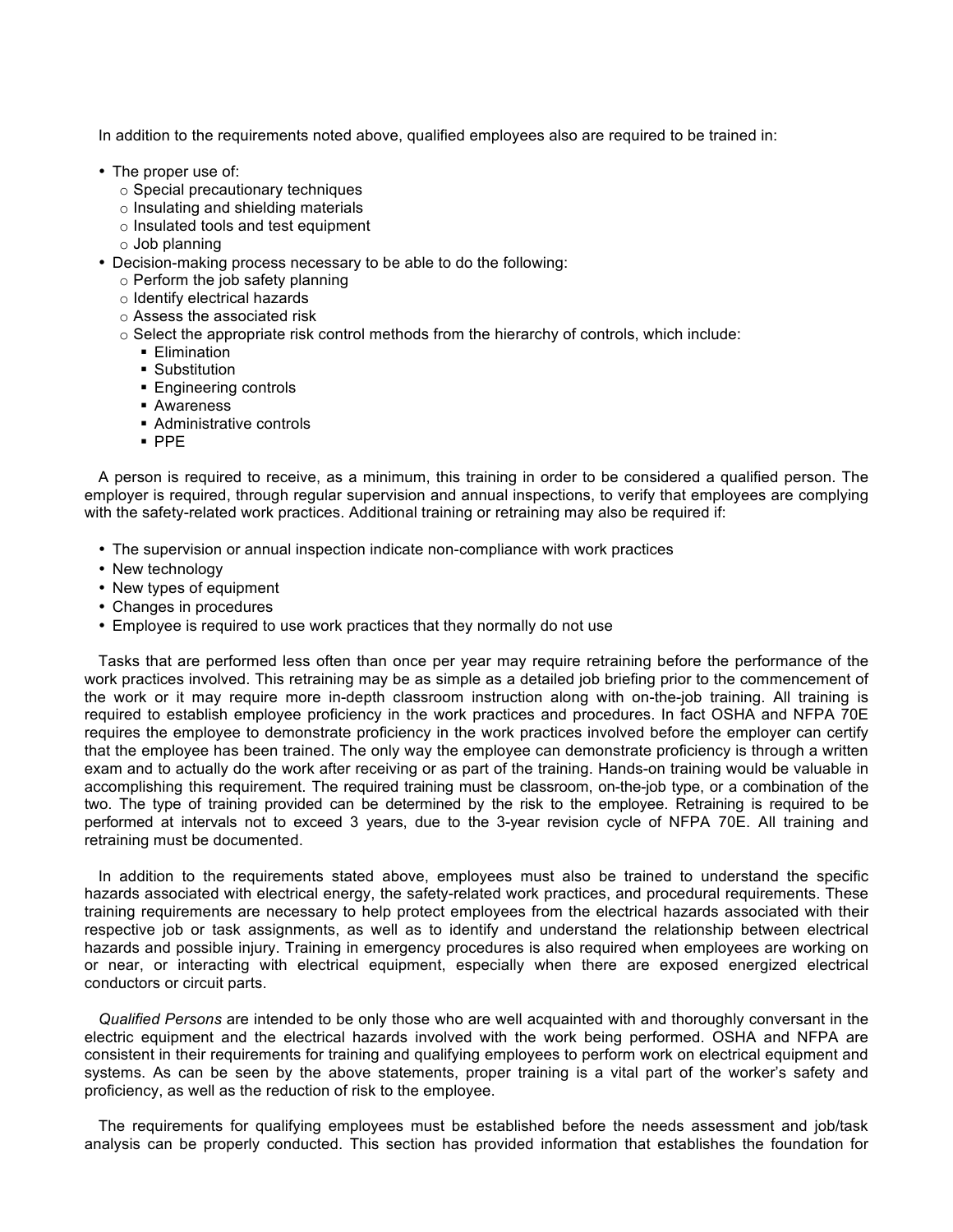training and qualifying maintenance employees and should be considered when conducting the needs assessment and job/task analysis.

#### **NEEDS ASSESSMENT**

The needs assessment should be performed before any significant *Qualified Person* training can be developed and implemented. This assessment involves relevant company personnel who are aware of the job requirements and all applicable codes, standards, and regulations. Information that is collected during the needs assessment will provide insights into any past or present performance problems that should also be addressed in the training program. This process can also be used to determine whether or not training is the solution to any problems that may exist. Other factors that may affect performance should also be recognized and considered. These other factors could include the quality of procedures, human factors, management style, and work environment. Any one or all of these factors may affect job performance, as well as the need for training or retraining, in order to establish employee proficiency.

#### **JOB/TASK ANALYSIS**

A review of the information collected during the needs assessment will help to write the initial job description. The job description should contain the following components:

- Job Title
- Qualification requirements for the job
- General description of job requirements
- Description of the job position within the organization, including lines of supervision and assistance available to the employee.
- Description of job environment
- Listing of tools and equipment used in the job
- Listing of resource documents and references used in the job
- Inventory of tasks

The most difficult part of the job description to develop is the task inventory, which is a list of all tasks that make up the job. A task is defined as an observable, measurable unit of work which has a definite beginning and end. A task can be a performed in a relatively short period of time (i.e., minutes, hours, or days), and is independent of other actions. Each task is then made up of elements or steps, each of which must also be identified.

Once the Needs Assessment and the Job/Task Analysis are completed, the hazards associated with each task must be identified by performing the electrical hazard risk assessments, which includes the shock and arc flash risk assessments, which are required by NFPA 70E. Proper training and qualification cannot be developed and conducted until these three functions are completed.

#### **ELECTRICAL HAZARD RISK ASSESSMENTS**

The results of the electrical hazard risk assessments constitute one of the most important factors in determining hazard mitigation techniques, risk management responsibilities, the selection of personal protective equipment, developing a training program for qualified persons, and developing an effective electrical safety program. The risk assessments are used to identify the three hazards of electricity; shock, arc flash, and arc blast, along with potential employee exposure.

The base requirement for conducting the hazard assessments is provided by OSHA 1910.132(d)(1) which states: *The employer shall assess the workplace to determine if hazards are present, or are likely to be present, which necessitate the use of personal protective equipment (PPE).* NFPA 70E identifies what is needed for conducting the electrical hazard risk assessments for electrical equipment. The Shock Risk Assessment (130.4) is performed to determine the voltage exposure, shock protection boundaries, and the required PPE necessary to protect employees and minimize the possibility of electrical shock. The Arc Flash Risk Assessment (130.5) is performed to help protect employees by determining if an arc flash hazard exists. If it is determined that an arc flash hazard does exist then safe work practices must be determined, the arc flash boundary must be established and required arc-rated PPE must be identified in order to protect employees.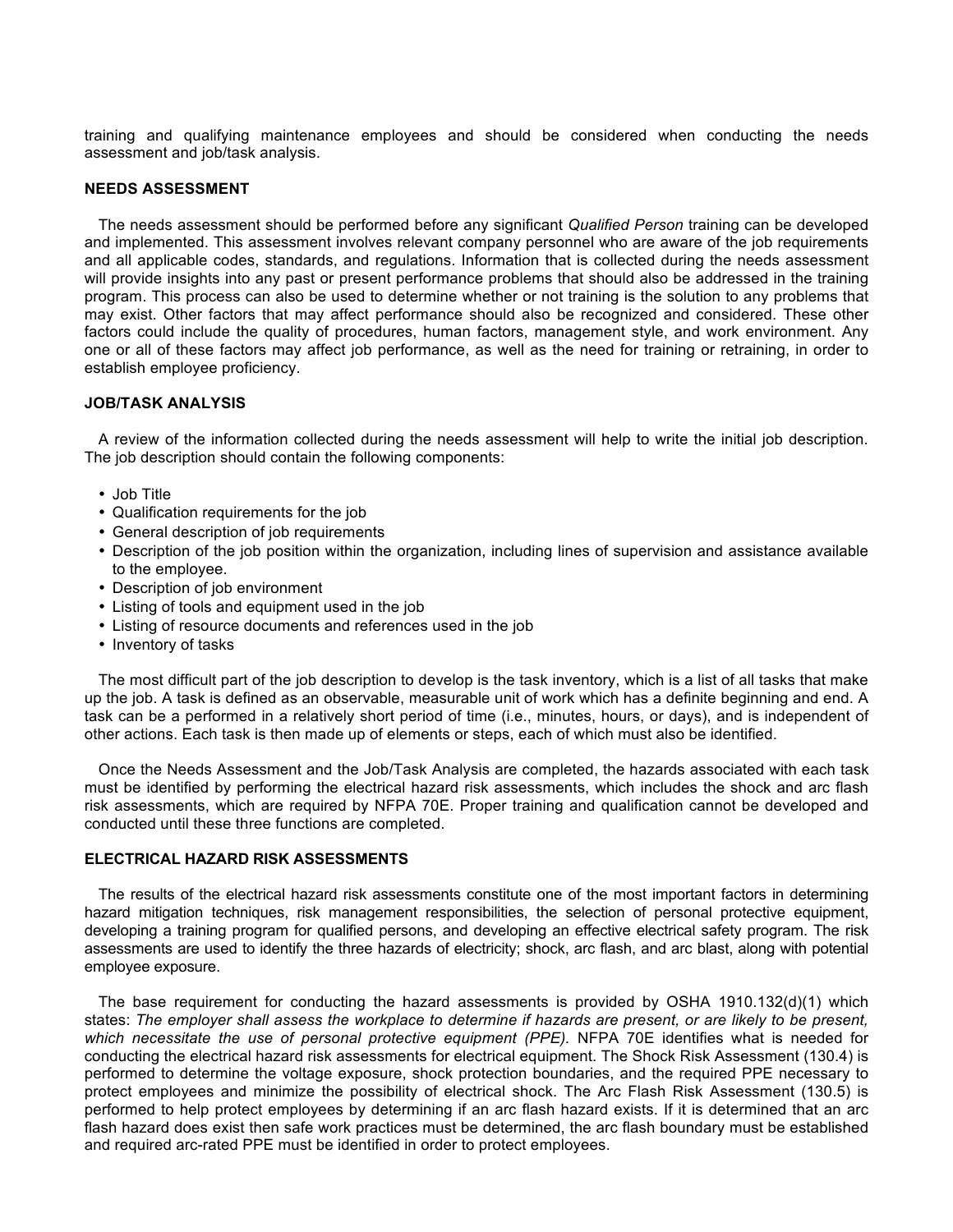OSHA 1910.132(d)(2) additionally requires employers to certify that they performed a hazard assessment. The signed certification must include the date of the hazard assessment and the identification of the workplace (area or location) evaluated.

The electrical hazard risk assessments will also identify the requirements for an Energized Electrical Work Permit. Where employees are exposed to energized conductors or circuit parts, which have not been placed in an electrically safe work condition, the hazards must be identified on the Energized Electrical Work Permit along with the required PPE and work procedures. This permit must be written, signed, and authorized by management, and it must be used in order to help protect employees who are or may be exposed to any electrical hazards that are present in the workplace. Essentially the electrical hazard risk assessments help to ensure that the training and PPE selected is appropriate for the hazards present in the workplace.

#### **PERSONAL PROTECTIVE EQUIPMENT**

Again referring to OSHA 1910, Subpart I, Personal Protective Equipment, 1910.132(d)(1) requires employers to perform a hazard assessment of the workplace to determine if personal protective equipment is necessary. This assessment is an important part of the process to help ensure that the PPE selected is appropriate for the hazards that are or may be present in the workplace.

Training on the selected PPE is also a requirement as stated in OSHA 1910.132(f)(1): *The employer shall provide training to each employee who is required by this section to use PPE. Each such employee shall be trained to know at least the following:*

- *When PPE is necessary*
- *What PPE is necessary*
- *How to properly don, doff, adjust, and wear PPE*
- *The limitations of the PPE*
- *The proper care, maintenance, useful life and disposal of the PPE*

Paragraph (f)(2) goes on to state that: *Each affected employee shall demonstrate an understanding of the training specified in paragraph (f)(1) of this section, and the ability to use PPE properly, before being allowed to perform work requiring the use of PPE.*

Paragraph (f)(3) further states that: *When the employer has reason to believe that any affected employee who*  has already been trained does not have the understanding and skill required by paragraph (f)(2) of this section, *the employer shall retrain each such employee. Circumstances where retraining is required include, but are not limited to, situations where:*

- *Changes in the workplace render previous training obsolete; or*
- *Changes in the types of PPE to be used render previous training obsolete; or*
- *Inadequacies in an affected employee's knowledge or use of assigned PPE indicate that the employee has not retained the requisite understanding or skill*.

Paragraph (f)(4) of 1910.132 states: *The employer shall verify that each affected employee has received and understood the required training through a written certification that contains the name of each employee trained, the date(s) of training, and that identifies the subject of the certification*.

As noted above, NFPA 70E, 130.4 addresses the requirements for performing the Shock Risk Assessment to determine the potential voltage exposure, shock protection boundaries (i.e. Limited and Restricted Approach Boundaries), and the required rubber insulating PPE (i.e. gloves, blankets, sleeves, etc.).

Also noted above, NFPA 70E, 130.5 provides the requirements for performing the Arc Flash Risk Assessment to determine if and arc flash hazard exists. If an arc flash hazard does exist, safe work practices must be established, the arc flash boundary must be established, and the requirements for arc-rated clothing and PPE, for employees working within the arc flash boundary, must be determined. When work is to be performed within the arc flash boundary, the arc flash incident energy analysis (used to determine the incident energy levels) or the Arc Flash Hazard Identification and PPE Category Tables may be used to determine the proper arc-rated clothing or PPE that the employee would be required to use.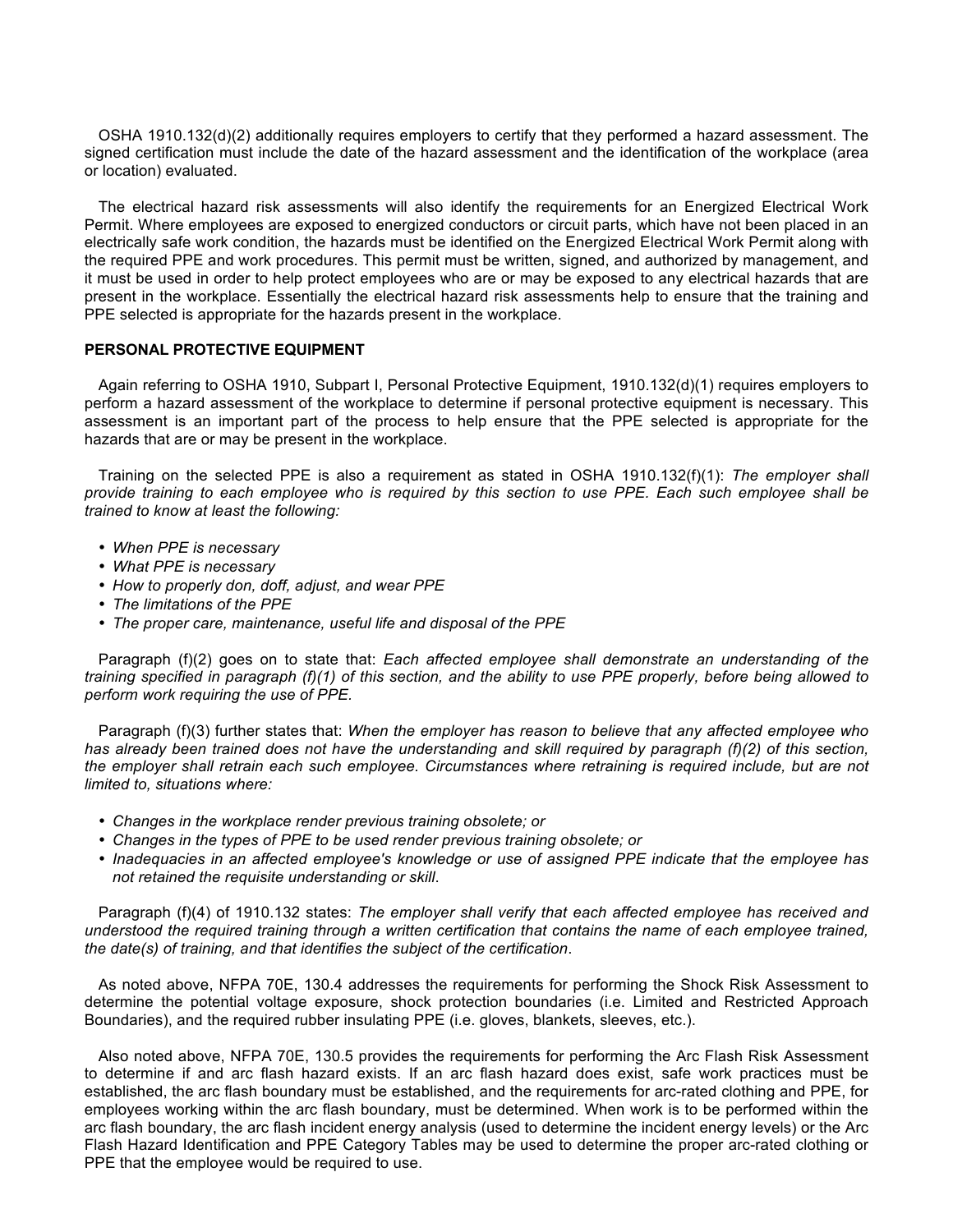Other personal protective equipment, that is often overlooked, but is equally important, is the requirement to use insulated hand tools. OSHA 1910.335(a)(2) requires that: *When working near exposed energized conductors or circuit parts, each employee shall use insulated tools or handling equipment if the tools or handling equipment might make contact with such conductors or parts.* A common misconception is that when using insulated tools, rubberinsulating gloves are not needed. This is a false concept. The primary purpose of rubber gloves is shock protection and the primary purpose of insulated tools is to prevent an electrical arc flash by going phase-to-ground or phase-to-phase with the tool. Rubber-insulating gloves and insulated hand tools must be used together in order to help avoid the electrical hazards.

A good summary statement for PPE comes from OSHA 1910.335(a)(2)(ii) which states: *Protective shields, protective barriers, or insulating materials shall be used to protect each employee from shock, burns, or other electrically related injuries while that employee is working near exposed energized parts which might be accidentally*  contacted or where dangerous electric heating or arcing might occur. When normally enclosed live parts are exposed *for maintenance or repair, they shall be guarded to protect unqualified persons from contact with the live parts.*

## **ELECTRICAL SAFETY PROGRAM**

OSHA 1910.333(a) states that: *Safety-related work practices shall be employed to prevent electric shock or other injuries resulting from either direct or indirect electrical contacts, when work is performed near or on equipment or circuits which are or may be energized. The specific safety-related work practices shall be consistent with the nature and extent of the associated electrical hazards*.

Paragraph (2) of 1910.333(a) goes on to say that: *If the exposed live parts are not deenergized, other safety-related work practices shall be used to protect employees who may be exposed to the electrical hazards involved. Such work practices shall protect employees against contact with energized circuit parts directly with any part of their body or indirectly through some other conductive object. The work practices that are used shall be suitable for the conditions under which the work is to be performed and for the voltage level of the exposed electric conductors or circuit parts.* Paragraph (b)(1) also states that: *Conductors and parts of electric equipment that have been deenergized but have not been locked out or tagged…shall be treated as energized parts, and paragraph (c) of this section applies to work on or near them*.

Paragraph (c)(1) for energized work states that this *applies to work performed on exposed live parts (involving either direct contact or by means of tools or materials) or near enough to them for employees to be exposed to any hazard they present*.

Paragraph (c)(2) further states that: *Only qualified persons may work on electric circuit parts or equipment that have not been deenergized… Such persons shall be capable of working safely on energized circuits and shall be familiar*  with the proper use of special precautionary techniques, personal protective equipment, insulating and shielding *materials, and insulated tools.* Paragraph (3) goes on to state that: *If work is to be performed near overhead lines, the lines shall be deenergized and grounded, or other protective measures shall be provided before work is started*.

The OSHA Instruction STD 01-16-007, Directorate of Compliance Programs, Electrical Safety-Related Work Practices--Inspection Procedures and Interpretation Guidelines, states: *Under 1910.333(a)(2) if the employer does not deenergize, then suitable safe work practices for the conditions under which the work is to be performed shall be included in the written procedures and strictly enforced*.

NFPA 70E requires the employer to implement an Electrical Safety Program appropriate for the voltage, energy, and circuit conditions, as found in Section110.1. This program is required to contain the following elements:

- Condition of Maintenance
- Awareness and Self-Discipline
- Electrical Safety Program Principles
- Electrical Safety Program Controls
- Electrical Safety Program Procedures
- Risk Assessment Procedure
- Job Briefing
- Electrical Safety Auditing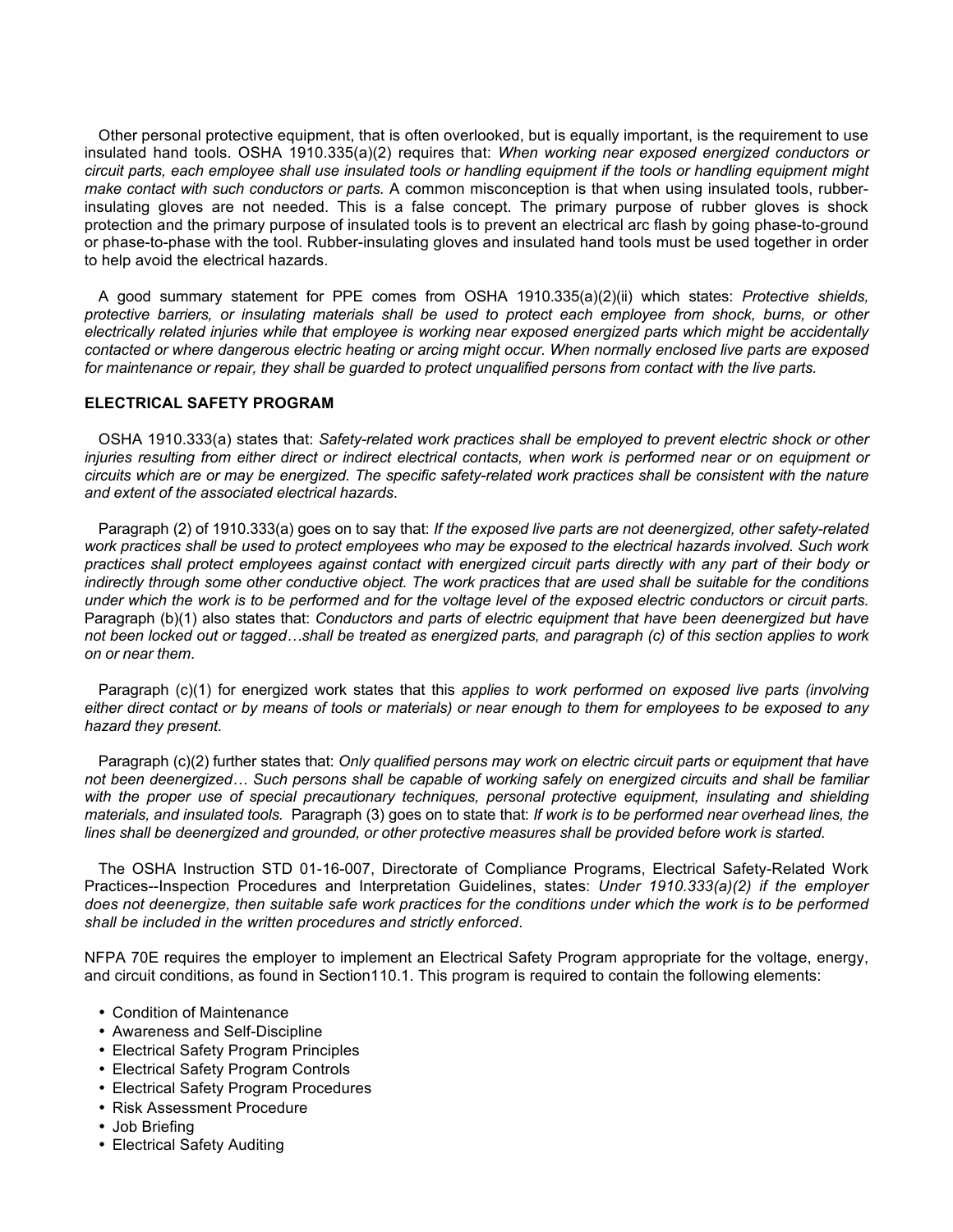#### **CONCLUSION**

As can be seen by the above quotes from NFPA 70E and OSHA, an employee, in order to be considered a qualified person, must receive extensive training. In order to determine the required training a Needs Assessment along with a Job/Task and Hazard Analysis, which must include the Shock Risk Assessment and the Arc Flash Risk Assessment, must be performed. The goal of any training program is to develop and maintain an effective and safe work force.

Electrical power systems today are often very complex. Protective devices, controls, instrumentation, and interlock systems demand that technicians be trained and qualified at a high technical skill level. Safety and operating procedures utilized in working on these systems can be equally as complex, requiring technicians to be expertly trained in all safety practices and procedures.

OSHA regulations, along with NFPA 70E, require employers to document that employees have demonstrated proficiency in electrical tasks. Employers must "certify" (document) that their employees are trained and qualified and that this certification is maintained for the duration of the employee's employment. OSHA's intent here is to ensure that the training is well documented; a notation in the employees training record would suffice for incompany training. If the employee attends training outside of his/her company, a Certificate of Completion would serve as acceptable documentation that the training was successfully completed. A copy of the certificate should be maintained in the employees training record.

Utilizing only Qualified Persons to perform electrical work can greatly reduce the risk to the safety of the employee, as well as increasing reliability of the electrical system and equipment.

#### **REFERENCES:**

- [1] NFPA 70, National Electrical Code, 2014 Edition
- [2] OSHA 29 CFR 1910.399, Definitions
- [3] OSHA 29 CFR 1910.331-.335, Electrical Safety-Related Work Practices, Aug. 6, 1990
- [4] NFPA 70E, Standard for Electrical Safety in the Workplace, 2015 Edition
- [5] OSHA 29 CFR 1910.269, Electric Power Generation, Transmission, and Distribution, April 11, 2014
- [6] OSHA 29 CFR 1910, Subpart I, Personal Protective Equipment, 1910.132, General Requirements
- [7] OSHA Instructions STD 01-16-007, Directorate of Compliance Programs, July 1, 1991

## **VITA**

Dennis K. Neitzel, CPE, CESCP, Director Emeritus of AVO Training Institute, Inc., Dallas, Texas, has over 48 years in the electrical industry in various capacities, specializing in electrical equipment and systems maintenance, testing, engineering, inspection, and safety since 1967. He is an active member of IEEE (Senior Member), ASSE, AFE, IAEI, SNAME, and NFPA, and is a Certified Plant Engineer (CPE), Certified Electrical Safety Compliance Professional (CESCP), and a Certified Electrical Inspector-General. Mr. Neitzel a past Chair of the IEEE Electrical Safety Workshop (2012). He is a Principle Committee Member and Special Expert for the NFPA 70E, *Standard for Electrical Safety in the Workplace*; the Working Group Chair of IEEE Std 3007.1-2010 *Recommended Practice for the Operation and Management of Industrial and Commercial Power Systems*, IEEE Std 3007.2-2010 *Recommended Practice for the Maintenance of Industrial and Commercial Power Systems*, IEEE Std 3007.3-2012 *Recommended Practice for Electrical Safety in Industrial and Commercial Power Systems*; and IEEE Std 45.5-2014 *Recommended Practice for Electrical Installations on Shipboard - Safety Considerations.* He is also a Working Group Member of IEEE P45.6 *Recommended Practice for Electrical Installations on Shipboard - Electrical Testing,* IEEE P1584 *IEEE Guide for Performing Arc-Flash Hazard Calculations,* IEEE P1814 *Recommended Practice for Electrical System Design Techniques to Improve Electrical Safety*, and IEEE P1458 *Recommended Practice for the Selection, Field Testing, and Life Expectancy of Molded Case Circuit Breakers for Industrial Applications.* Mr. Neitzel is a co-author of the *Electrical Safety Handbook*, McGraw-Hill Publishers. Mr. Neitzel earned his Bachelor's degree in Electrical Engineering Management and his Master's degree in Electrical Engineering Applied Sciences. He has authored, published, and presented numerous technical papers and magazine articles on electrical safety, maintenance, and technical training. For more information, contact Mr. Neitzel at dennis.neitzel@avotraining.com.

Timothy L. Gauthier, CESCP, Project Manager and Senior Training Instructor of AVO Training Institute, Inc., Dallas, Texas, has over 37 years of industrial facilities electrical equipment and systems experience. Mr. Gauthier is a Certified Electrical Safety Compliance Professional, and a past General Motors Electrical Health and Safety Certified Manager. He is an active member of IEEE, ASSE, ASTM, IAEI, and NFPA. He is responsible for teaching the National Electrical Code, NFPA 70E, OSHA Electrical Safety, Grounding and Bonding, Motor